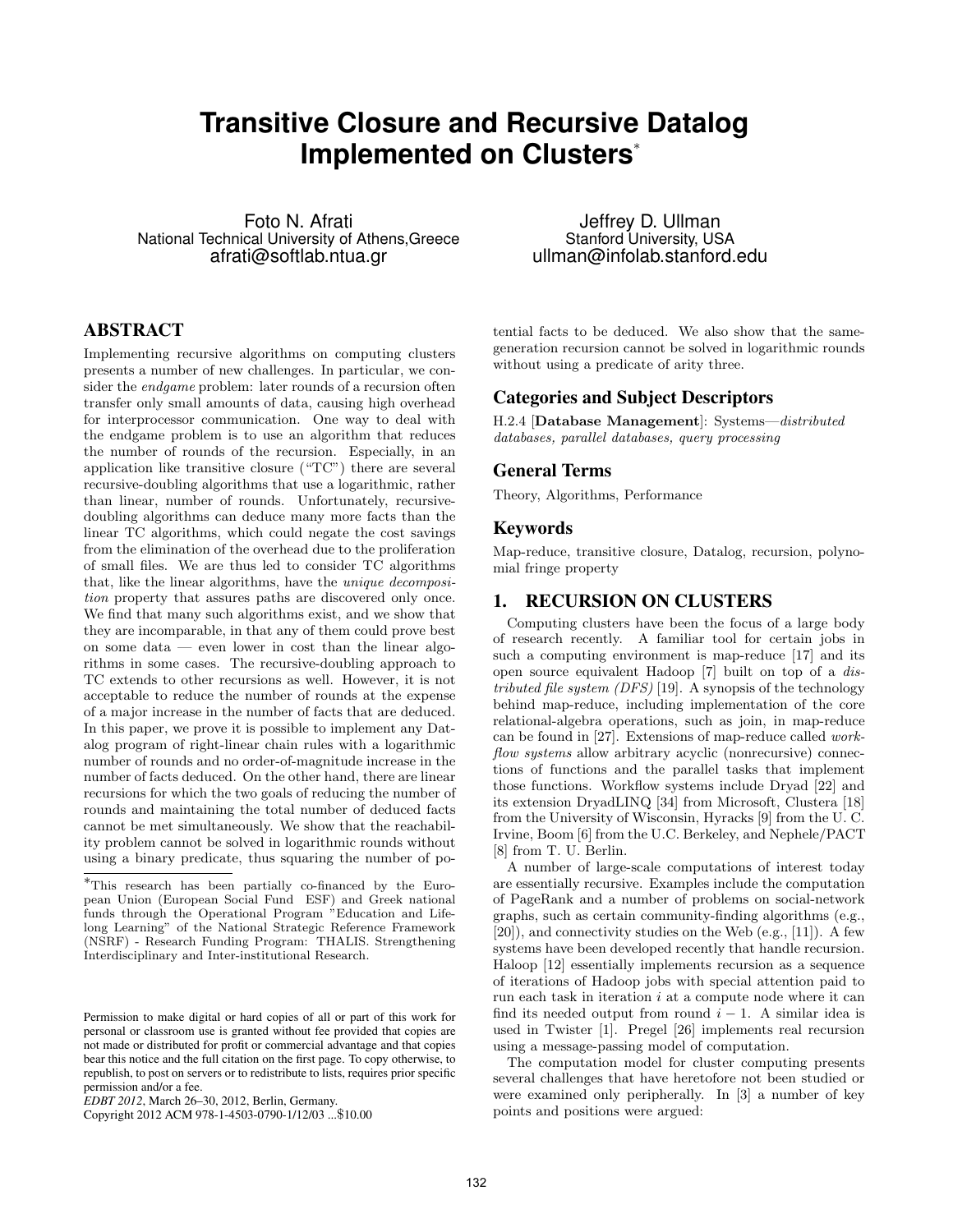- Compute-nodes in a cluster process tasks in parallel, and data needs to be transferred among nodes. Datavolume cost, the sum over all tasks of the size of their input, is the right measure of algorithm efficiency for many applications, including those that use relationalalgebra operations.
- When large numbers of compute-nodes and tasks are involved in a recursion such as transitive closure ("TC"), later rounds tend to discover few new facts and therefore send many small files among compute nodes.
- Because the overhead of file transmission in a computing cluster is high, it is desirable that a recursion finish in as few rounds as possible.
- For TC, the nonlinear, or *recursive-doubling* approach, where each round doubles the length of the paths that have been discovered, has advantages because it computes the TC of an *n*-node graph in  $O(\log n)$  rounds rather than the  $O(n)$  rounds taken by linear TC algorithms. Unfortunately, nonlinear TC algorithms can have a much higher data-volume cost than do the linear algorithms.

A technique called Smart TC was discovered many years ago to reduce the cost of nonlinear TC. We shall discuss Smart TC and related algorithms in Section 2, where we examine the relative efficiency, in terms of data-volume cost, for a number of TC algorithms.

There is another issue with which we must grapple when we examine the implementation of recursions on relations. If we rewrite the recursion to allow recursive doubling and thereby reduce the number of rounds, we may increase the volume of data beyond a realistic limit due to increase of the arity of the recursive predicates, which, in turn results in computing more facts than necessary. In the past, optimization techniques, like magic sets [28] where introduced to avoid computing non-relevant facts. Limitations of such techniques were also noticed [2,4, 16]. In Section 4, we show limitations of such arity-reducing techniques not previously seen. In particular we show that there is a tradeoff between the arity of recursive predicates and the number of rounds. We show it by using pumping techniques developed in [4]. An example follows which will serve to introduce this problem as well as the Datalog notation we use.

## 1.1 The Arity of Recursive Predicates

Consider the reachability problem, which is defined by the Datalog program below, using the notation of [28].

```
reach(X) := source(X)reach(X) := reach(Y) & arc(Y, X)
```
In the above rules, *source* and *arc* are EDB relations (extensional database relations, stored in the database), while reach is an IDB relation (intensional database relation, computed by recursive application of the rules). We assume source contains one source node, and tuple  $(a, b)$  is in the relation arc if and only if there is an arc in the graph from a to b.

Suppose that the database describes the link structure of a significant portion of the Web, say a billion nodes. If we implement the program above in the obvious way, the number of rounds needed by the recursion is the distance of the node in the graph that is furthest from the source node. In the Web, most nodes are fairly close to one another, but all it takes is one long path to force there to be a very large number of rounds. For example, most people writing a manual with 50 chapters will create a directory page that links to all 50 chapters. But somebody will decide to link Chapter i only from Chapter  $i - 1$ , thereby creating a very long path. In fact, the Google WebIQ project has explored reachablity in the Web from many different source sets and finds that, while almost everything reachable is reached within 15 hops, some searches must use "hundreds of rounds" before terminating. $<sup>1</sup>$ </sup>

We might decide to reduce the number of rounds, and thereby reduce the overhead of moving many small files, by using nonlinear TC. The Datalog program might look like:

```
path(X, Y) := arc(X, Y)path(X,Y) :- path(X,Z) & path(Z,Y)reach(X) :- source(Y) & path(Y,X)
```
The first two rules compute the nonlinear TC for the entire graph, and the third rule uses the path information to discover those nodes reachable from the source node.

However, such a program could never be implemented on a graph of a billion nodes, because there would be  $10^{18}$  possible path facts.<sup>2</sup> The reason for the difference is that while the original reachability program has only IDB predicates (reach) of arity 1, the revised program above has an IDB predicate (path) of arity 2. If the domain size (number of values an argument of a predicate can take) is  $m$ , then the number of potential facts that the program can derive is  $m$ raised to the maximum arity of any IDB predicate. Thus, the revised program winds up computing many facts about paths that do not originate at one of the source nodes, even though it will do all this work in a small number of rounds, say 10 rounds if the maximum-length shortest path in the graph is 1000.

## 1.2 Summary of Paper

We are thus led to consider the question that will be addressed in this paper:

- When is it possible to replace a *linear recursion* (recursive Datalog program with at most one IDB subgoal in the body of any rule) by an equivalent program that:
	- a) Requires for its evaluation a number of recursive rounds that is only logarithmic in the domain size for the program, yet
	- b) Uses IDB predicates of no greater arity than that of the IDB predicates in the original program?

In Section 2 we consider nonlinear TC algorithms. We introduce the unique-decomposition property, which is the property possessed by certain TC algorithms such as the

 $^1\mathrm{T}.$  Vassilakis, private communication, March, 2011.

 $2$ One might wonder, therefore, how a Web analysis such as [11], which appears to have computed the transitive closure of a large Web graph, could be accomplished. In practice, it is possible to find strongly connected components quickly, and thus reduce significantly the number of nodes on which the full TC must be computed. For example, a search for short cycles will enable us to collapse many large groups of nodes to single nodes.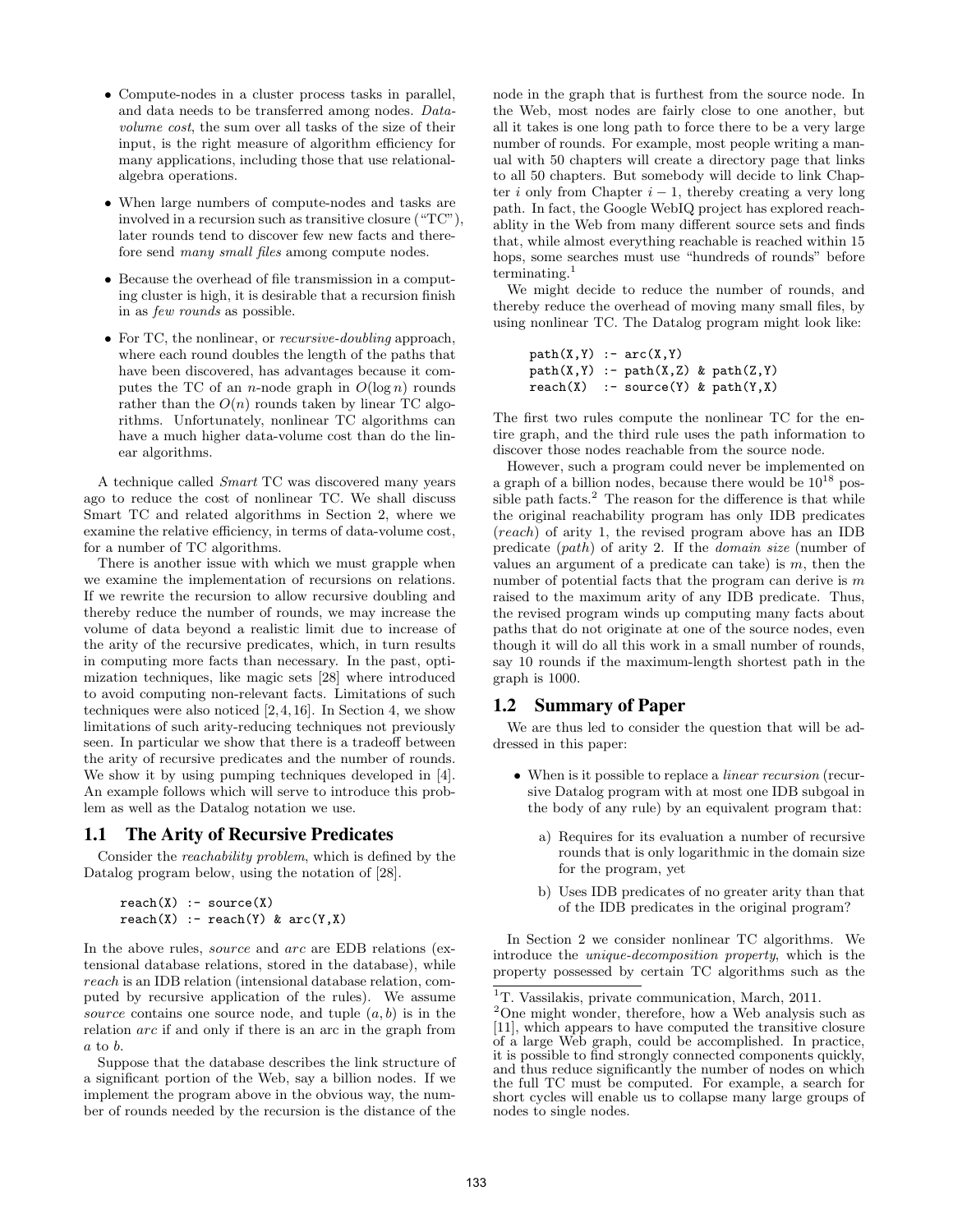linear algorithms, that assure each path is discovered only once. One such nonlinear algorithm, called "smart TC," has been known for some time. We show that there are others, and that depending on the data, any of these algorithms might outperform the others.

Then, in Section 3, we examine a generalization of TC, called right-linear chain programs. These recursions have the desirable property that they can be converted to nonlinear recursions that use logarithmic rounds only, and yet the arity of the recursive predicates remains the same as in the original linear recursion.

Finally, in Section 4 we consider two examples of linear recursion for which we can prove it is impossible to convert to a recursion that both completes in a logarithmic number of rounds and has recursive predicates with the same arity as the original program. One of these is the reachability problem discussed in Section 1.1. The other is the "samegeneration" problem, which has a linear recursion with predicates of arity two, yet requires arity three at least, if it is to be computed in a logarithmic number of rounds.

# 2. TC ALGORITHMS DISCOVERING EACH PATH ONLY ONCE

Algorithms such as the simple version of nonlinear TC not only discover the same path fact  $path(a, b)$  several times if there are several different paths from  $a$  to  $b$ , but they will discover this fact using the same path several times. For example, if there is a path  $a \to x \to y \to b$ , then the fact  $path(a, b)$  will be discovered once by combining  $path(a, x)$  with  $path(x, b)$  and again by combining  $path(a, y)$ with  $path(y, b)$ . There are, however, several known algorithms (and many not previously considered) that have the property that a single path is never discovered more than once.

Most obvious of these algorithms are the left- and rightlinear versions of TC. That is, if we are constrained to combine an edge (path of length one) with a following path, then the only way to discover  $path(a, b)$  in the example above is to combine  $edge(a, x)$  with  $path(x, b)$ . Similarly, if we are constrained to combine a path with a following edge, then the only way to discover  $path(a, b)$  is to combine  $path(a, y)$  with  $edge(y, b)$ . More interesting is the algorithm called *Smart*  $TC$  [21, 25, 31], which combines two paths only if the first has a length a power of 2 and the second has a length no greater than the length of the first. This algorithm has several desirable features:

- 1. It discovers paths only once.
- 2. It requires only  $O(\log n)$  rounds to discover all path facts about a graph of  $n$  nodes.
- 3. It has a very clean and succinct iterative implementation.

We call property (1) above the *unique-decomposition* property. For unique-decomposition algorithms, the number of disjoint paths joining two nodes equals number of derivations for the fact in the transitive closure that is the pair of these two nodes.

However, there is an infinite variety of algorithms with the unique-decomposition property. We can characterize each such algorithm by a function from integers to pairs of integers that tells how paths of a certain length are to be discovered.

DEFINITION 2.1. A length partition is a function from integers  $\ell > 2$  to pairs of positive integers  $(\ell_1, \ell_2)$  such that  $\ell_1 + \ell_2 = \ell$ . The TC algorithm induced by a length partition P infers the fact path $(x, y)$  if and only if there exists a node z such that:

- 1. The shortest path from  $x$  to  $z$  is known to be of length  $\ell_1$ .
- 2. The shortest path from z to y is known to be of length  $\ell_2$ .
- 3.  $P(\ell_1 + \ell_2) = (\ell_1, \ell_2)$ . Less formally, the shortest path from x to y has length  $\ell$ , and the only way that P allows the inference of paths of length  $\ell$  is by combining a path of length  $\ell_1$  with a following path of length  $\ell_2$ .

Example 2.2. The right-linear algorithm constructs paths of length  $\ell$  by combining paths of length 1 with a following path of length  $\ell-1$ . That is, the right-linear length partition is  $\ell \to (1, \ell - 1)$ . Similarly, the left-linear length partition is  $\ell \to (\ell - 1, 1)$ . The Smart length partition is  $\ell \to (\ell_1, \ell_2)$ , where  $\ell_1$  is the largest power of 2 that is strictly less than  $\ell$ and  $\ell_2 = \ell - \ell_1$ .

We shall also consider here two other algorithms in the same class, in order to demonstrate several points about the space of options available.

- 1. The algorithm Balance is defined by the length partition  $\ell \to (\lceil \ell/2 \rceil, \lceil \ell/2 \rceil)$ . That is, Balance divides a path into two paths as nearly equal in length as possible.
- 2. The algorithm Thirds uses the length partition  $\ell \rightarrow$  $(\ell_1, \ell_2)$ , where
	- (a)  $\ell_2$  is the larger of 1 and  $\lfloor \ell/3 \rfloor$ .
	- (b)  $\ell_1 = \ell \ell_2$ .

That is, the second path is about  $1/3$  of the length, and the first path is about  $2/3$  the length. For example, paths of lengths 2 through 9 are constructed from paths with the following pairs of lengths:  $(1, 1), (2, 1),$  $(3, 1), (4, 1), (4, 2), (5, 2), (6, 2), \text{ and } (6, 3).$ 

# 2.1 Computation in Rounds

Consider any algorithm driven by a length partition P. We can associate with any  $path(a, b)$  fact discovered the length of the shortest path from a to b. We can then compute all path facts and their associated lengths in rounds as follows.

**Basis:** On the first round, all the facts  $edge(a, b)$  become  $path(a, b)$  facts, with a length of 1.

Induction: Suppose that after round  $i$ , we have discovered all path facts with shortest paths of length up to  $m_i$ . On round  $i+1$ , we discover all paths of length  $\ell$  provided  $P(\ell)$  is a pair of integers, each no greater than  $m_i$ . Since  $P(m_i+1)$ is surely a pair of integers less than or equal to  $m_i$ , we know that  $m_{i+1} > m_i$ , and thus eventually all paths will be discovered.

It is desirable that the number of rounds needed to discover all paths is small. Some length partitions require few rounds, while others require many. The following example analyzes the five algorithms mentioned previously.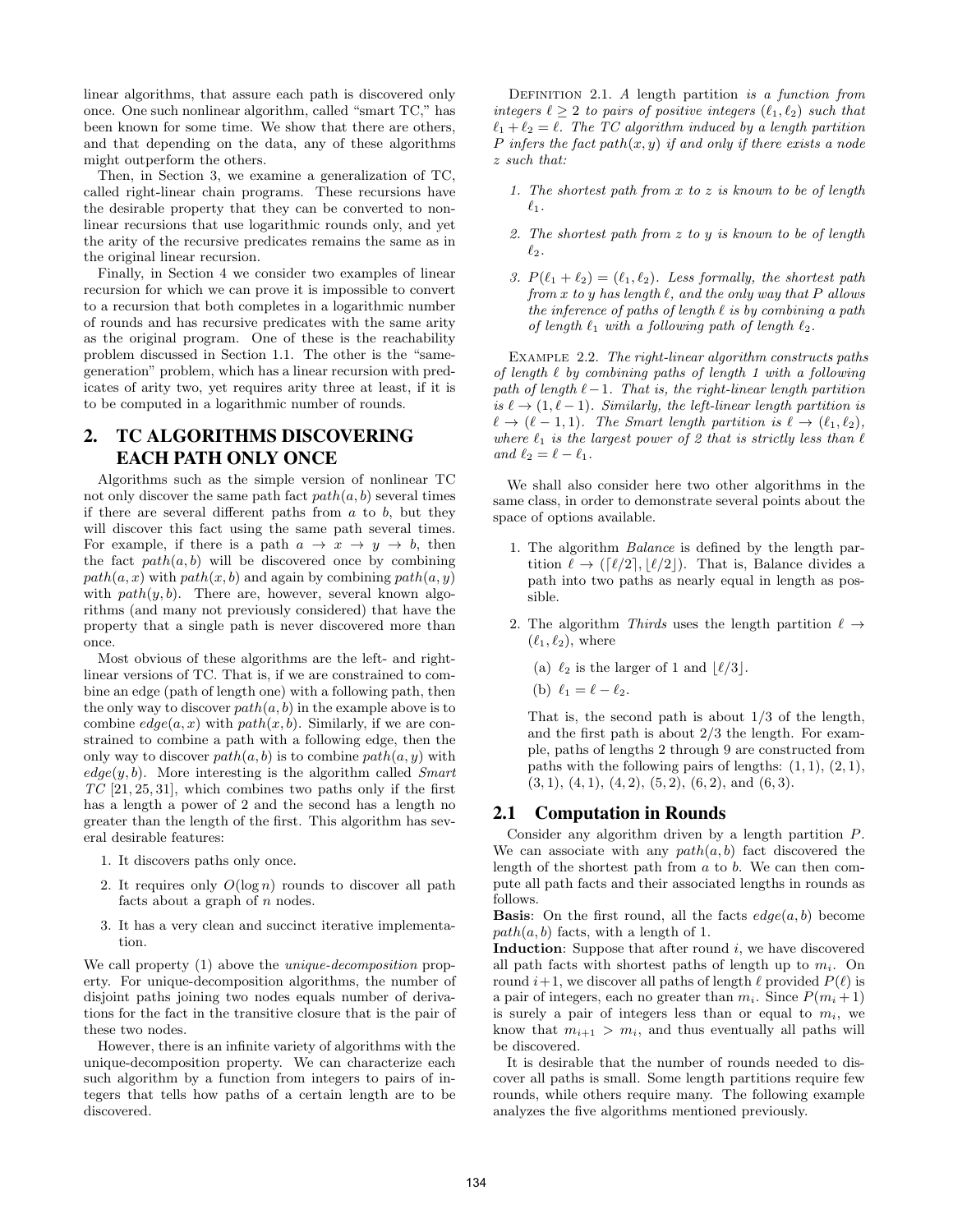EXAMPLE 2.3. The left- and right-linear TC algorithms each have the property that  $m_i = i$ . That is, we add only one to the length of discovered paths at each round.

The Smart algorithm discovers paths in as few rounds as possible. That is,  $m_1 = 1$  and  $m_2 = 2$ , as is the case for all algorithms. But  $m_3 = 4$ , since on the third round we can discover any path composed of a path of length 2 and a path of length up to 2. Likewise,  $m_4 = 8$ , since on the fourth round we discover paths composed of a path of length 4 and a path of length up to 4. It is easy to conclude that  $m_i = 2^{i-1}$ , and thus that Smart requires  $1 + \log_2 n$  rounds on a graph of n nodes.

Next, consider the algorithm Balance. This algorithm is defined by the length partition that constructs paths of lengths 2, 3, ... by the sequence of pairs  $(1, 1), (2, 1), (2, 2), (3, 2),$  $(3, 3), (4, 3), (4, 4), and so on. We again observe that  $m_i =$$  $2^{i-1}$  for Balance, which thus uses the same number of rounds as Smart.

Finally, consider the algorithm Thirds. As mentioned above, the sequence of pairs for this algorithm begins  $(1, 1)$ ,  $(2, 1), (3, 1), (4, 1), (4, 2), (5, 2), (6, 2), (6, 3), \ldots$  The discovery of new paths starts slowly, with  $m_1 = 1$ ,  $m_2 = 2$ ,  $m_3 = 3$ , and  $m_4 = 4$ . But then  $m_5 = 6$ ,  $m_6 = 9$ ,  $m_7 = 13$ , and thereafter, the values of  $m_i$  grow by a factor of close to  $3/2$  each time i grows by one. We conclude that the number of rounds required for Thirds on a graph of n nodes is  $O(\log n)$ , although the constant of proportionality is not as small as for Smart or Balance. There is some evidence, however, that Thirds in practice produces fewer redundant path facts than these two algorithms; i.e., the number of times Thirds will discover a path fact that was already known is lower (see Section 2.3).

## 2.2 Ladder Graphs and the Incomparability of Algorithms

While we can compare the algorithms based on different length partitions by the number of rounds that require, we cannot order them strictly by the total work required for their execution. The computation model we shall use is data-volume cost from [3]. In this model, we assume TC algorithms are to be executed on a computing cluster. The usage of the cluster is the sum over all compute-nodes used of the amount of time that node is used. This sum is, for simple algorithms like those implementing TC, proportional to the sum over all tasks of the amount of input to that task. Also from [3] is the observation that for TC, the datavolume cost is proportional to the sum over all triples  $x, y, z$ of nodes such that the path from  $x$  to  $y$  and the path from y to z are combined to infer a path from  $x$  to z during the execution of the algorithm. These combining events are called derivations.

With these observations in mind, we shall define a family of graphs such that the number of derivations executed by different algorithms varies widely. A *ladder graph* is defined as follows:

- 1. The nodes are organized in *rungs*, numbered  $0, 1, \ldots$ .
- 2. The *i*th rung can have any number  $m_i \geq 1$  of nodes.
- 3. There is a directed edge from every node of rung  $i$  to every node of rung  $i + 1$ .



Figure 1: Example of a ladder graph

EXAMPLE 2.4. Figure 1 is an example of a ladder graph with five rungs numbered 0 through 4. The "ladder" is on its side, with rungs vertical.  $m_0$  through  $m_4$  are 3, 2, 4, 1, and 3, respectively. The edges are directed from left to right, although we do not show the arrows at the ends of the edges.

An important property of ladder graphs that makes easier our estimate of the work performed by various algorithms is:

• All paths are shortest paths.

If the TC algorithm is defined by a length partition  $P$ , there is a simple formula for the number of derivations executed by the algorithm. This number is the sum over all triples of rungs  $(i, j, k)$ , where  $i < j < k$  and  $P(k - i) = (j - i, k - j)$ , of  $m_i m_j m_k$ .

To see why, suppose there is a derivation that combines the facts  $path(x, y)$  with the fact  $path(y, z)$ , where nodes x,  $y$ , and  $z$  are on rungs  $i$ ,  $j$ , and  $k$ , respectively. Then the distance from x to y is  $\ell_1 = j - i$ , the distance from y to z is  $\ell_2 = k - j$ , and the distance from x to z is  $\ell = k - i$ . Since the algorithm combines these two paths, it must be that  $P(\ell) = (\ell_1, \ell_2)$ ; i.e.,  $P(k - i) = (j - i, k - j)$ .

Next, consider ladder graphs with  $n$  rungs, in which the ith rung has either one node or  $m$  nodes, where  $m$  is very large compared with  $n^3$ . Then the number of derivations executed by the algorithm derived from length partition P is dominated by the number of triples  $(i, j, k)$  such that:

1.  $m_i = m_j = m_k = m$ , and

2.  $P(k - i) = (i - i, k - i)$ .

EXAMPLE 2.5. Consider a ladder graph  $G$  with  $2^r - 1$ rungs. Rungs whose numbers are of the form  $2^r - 2^s$ , where  $2 \geq s \geq r$  have m nodes, and other rungs have one node. For instance, if  $r = 4$ , then the rungs are numbered  $0, 1, \ldots, 14$ , and the rungs with m nodes are 0, 8, 12, and 14.

If we apply Smart to graph G, there are three triples of integers such that involve combining paths between rungs all of which have m nodes; these are  $(0, 8, 12)$ ,  $(0, 8, 14)$ , and  $(8, 12, 14)$ . Thus, the data-volume cost of Smart on G will  $be^{\alpha} \Omega(m^3)$ .

On the other hand, the algorithms Balance, Left-linear and Right-linear each combine no triples of rungs all of which have m nodes. Thus, these algorithms have a data-volume cost that is  $O(n^3m^2)$  at worst. Since we assumed m is large compared with  $n^3$ , Smart is the worst performing.

But the analysis could just as easily have gone the other way. For example, a ladder graph with rungs  $0, 3, 6, 9, \ldots$ having m nodes and the other rungs having 1 node demonstrates that Balance can be the worst of all as well.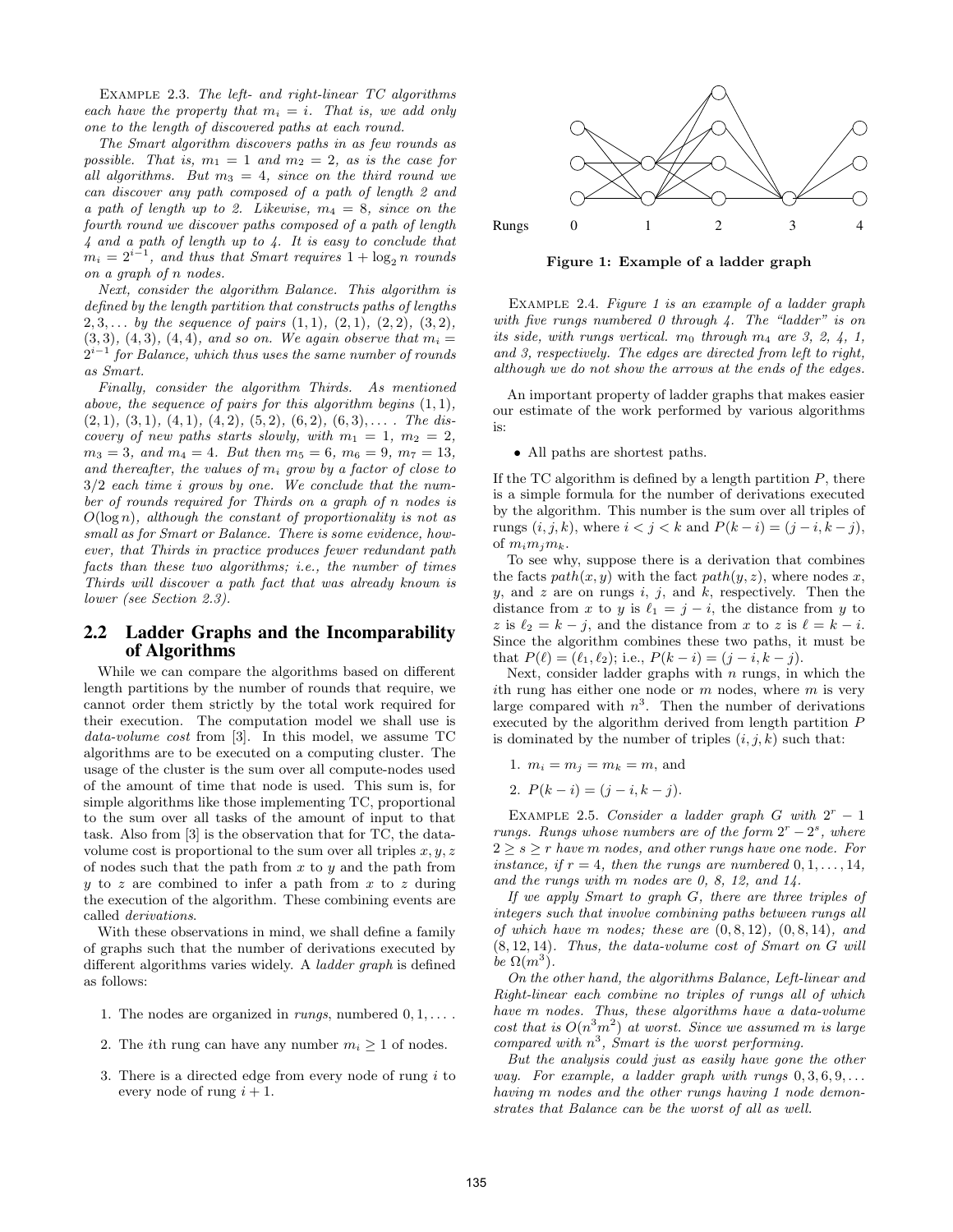## 2.3 Comparison on a Fixed Graph

In this section, we shall try to estimate typical behavior of the various algorithms by examining a particular graph, shown in Fig. 2, that represents the explosion of paths between two nodes that occurs in dense random graphs. This graph does, however, share with the ladder graphs the property that all paths are shortest paths, which simplifies the counting.



Figure 2: Graph with many paths

The graph of Fig. 2 is two complete binary trees with leaves shared. All arcs go from left to right, although we have omitted the arrows on the edges. There are 279 pairs of nodes  $(a, b)$  such that a reaches b along a path of length one or more. Of these paths, 60 are the arcs, and the remaining 219 pairs are connected by paths of length 2 or more. It is only the paths of length  $\geq 2$  that need to be constructed recursively. So, we are going to count only derivations using the recursive rule, ignoring the 60 derivations for the basis rule that is present in all algorithms.

Now, consider the right-linear algorithm, where paths of length 1 are combined with paths of any length in the recursive rule. Although there are only 219 path facts, some facts are discovered several times. For instance, the path from a node at rank 4 to the right root is discovered by two separate derivations, corresponding to the two nodes of rank 5 that are reached by arcs from each node at rank 4. The total number of derivations using the recursive rule is 268. This number should be compared with 219, the theoretically smallest number of derivations any recursive rule could have, because 219 is the number of path facts that must be derived recursively by any TC algorithm.

For the algorithms Smart, Balance and Thirds, it is easier to count the number of derivations by looking at every length pair that is relevant to the graph of Fig. 2. For Balance, the length pairs that apply are  $(1, 1)$ ,  $(2, 1)$ ,  $(2, 2)$ ,  $(3, 2), (3, 3), (4, 3),$  and  $(4, 4)$ . The total number of derivations is 316, which somewhat larger than the count for the linear algorithms. Of course the benefit of algorithms such as Balance is that the number of rounds required is  $O(\log n)$ rather than  $O(n)$  as it is for the linear algorithms.

Next, consider the Smart TC algorithm. The length pairs that apply are  $(1, 1), (2, 1), (2, 2), (4, 1), (4, 2), (4, 3),$  and (4, 4). Except for the fourth and fifth in this sequence, the pairs are the same as for Balance. The total number of derivations is 312.

Last, consider the Thirds TC algorithm, which for the graph of Fig. 2 is characterized by the sequence of length pairs  $(1, 1), (2, 1), (3, 1), (4, 1), (4, 2), (5, 2, and (6, 2).$  The total number of derivations is 288. It should not be surprising that this sum is between what we get from the linear algorithms and the Smart or Balance algorithms, since the number of rounds needed by Thirds also lies between these two pairs of algorithms.

#### *2.3.1 Calculations for the General Case*

Here we calculate the number of path facts (pairs of nodes connected by one or more paths) and the number of distinct paths in the general case of the paired trees graph with two trees of height H. Notice that when a TC algorithm has the unique-decomposition property, the number of distinct paths equals the number of derivations and therefore is the appropriate measure of performance on a computing cluster. It turns out that the number of path facts and paths do not differ much (e.g., for data of 1TB, their ratio is approximately 10) giving formal evidence that on this graph the various algorithms in our class have similar performance.

We have rank from 1 through to  $H + 1$  (the leaves) to  $2H+1$  (the right root). (H is the number of edges from the root to a leaf. In the figure  $H = 4$ .)

The total number of path facts is

$$
2^H - 1 + (H+1) \times 2^{H+1} - 2^{H+2} + 2 +
$$
  

$$
(H+1) \times 2^{H+1} - 2^{H+2} + 2 + (H-1)2^H - 2^H + 2 +
$$
  

$$
(H-1)2^H - 2^H + 2
$$

The total number of distinct paths is

$$
2^{H+1} + H(H-1)2^{H} + H(H-1)2^{H} +
$$
  

$$
(H-1)2^{H} - 2^{H} + 2 + (H-1)2^{H} - 2^{H} + 2
$$

The ratio of the two numbers computed above (number of paths and number of path facts) is less than  $H/3 + 3$ and larger than  $H/3$ . Thus if  $n = 3 \times 2^H = 1TB$ , then we have that  $H \approx 10$ . The number of derivations of any of the four algorithms will be between these two numbers. Thus we expect the four algorithms not to have large deviations in performance, at least not larger than a factor of  $\log n$ on the size  $n$  of the data. In the example the ratios were much smaller than that and indicated a constant ratio (of the order of 2). This can be explained by observing that the large term in counting the number of path facts was contributed by the asymmetrical facts. When computing such facts, however the four algorithms need many fewer derivations than the number of different paths that lead from the first node of the computed fact to its second node. The two linear algorithms need two derivations for each fact. The other two algorithms need a larger number of derivations but only for a small fraction of the facts. Thus this does not worsen them very much. In particular, for the asymmetrical facts, the number of derivations is only large when the two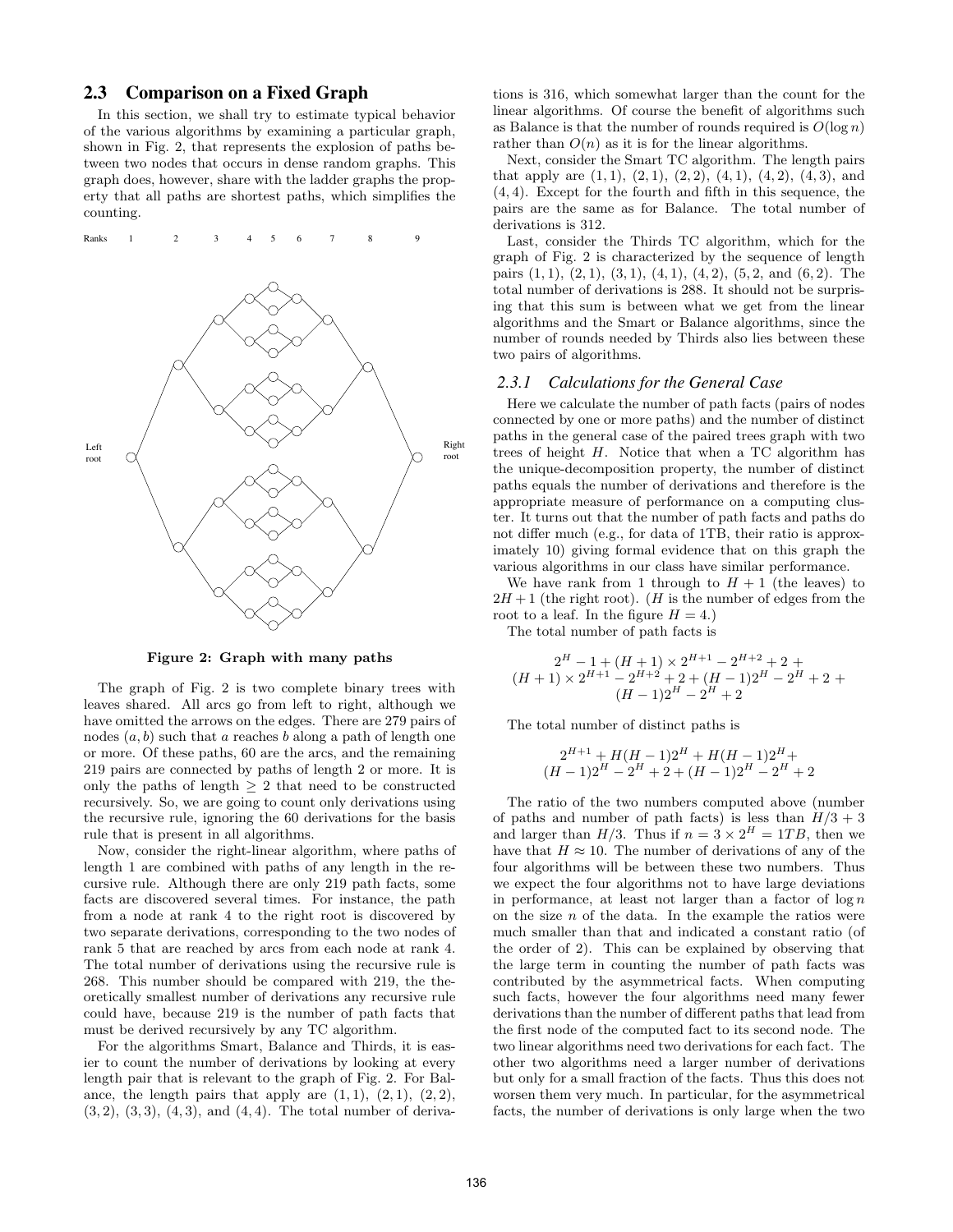nodes of a fact are not "very asymmetrical," i.e., when their distances from the leaves are very close to each other. If not, then the number of derivations of this fact is much smaller than the number of distinct paths between its nodes.

# 3. RECURSIVE DOUBLING FOR LINEAR CHAIN PROGRAMS

Many years ago, [23] showed how to convert any linear Datalog program into a transitive closure plus small pieces for initialization and for extracting the result. The motivation they expressed was that thus an efficient implementation of TC could serve as an implementation of all linear recursions. Today, there is another motivation for studying this question in the context of cluster computing. As we discussed in Section 1.1, we would like to implement all recursions, or at least all linear recursions, in a way that uses a logarithmic number of rounds, and yet does not increase significantly the number of facts we must derive.

In Section 4.1 we shall show that the reachability query requires either binary IDB predicates or  $\Omega(n)$  rounds on databases of size  $n$ . In Section 4.2 we shall show that the same-generation query requires either ternary IDB predicates or  $\Omega(n)$  rounds on a databases of size n. Here, we explore a class of linear Datalog programs that can be implemented without increasing the domain size significantly, and yet require only a logarithmic number of passes to complete.

## 3.1 Some Examples of the Rounds-Arity Tradeoff

By using the nonlinear version of TC, that is,

```
path(X, Y) := arc(X, Y)path(X, Y) :- path(X, Z) & path(Z, Y)
```
we can evaluate path in  $O(\log n)$  rounds on an n-node graph, and yet only have to construct path facts with two arguments, just as we would if we used a linear recursion such as

```
path(X, Y) := arc(X, Y)path(X, Y) :- arcX, Z) & path(Z, Y)
```
It appears not to be the case for all linear recursions. An example is the "same-generation" query for finding cousins:

```
sg(X,Y) := par(X,Z) & par(Y,Z)sg(X,Y) :- par(X,Xp) & par(Y,Yp) & sg(Xp,Yp)
```
In the above query,  $par(A, B)$  is an EDB relation meaning that B is a parent of A. The IDB predicate  $sg(A, B)$  means that  $A$  and  $B$  have a common ancestor the same number of generations back (i.e., they are cousins, or siblings if the number of generations is one).

While we can compute the above recursion discovering only facts that involve two arguments (i.e., pairs of individuals), it appears that if we want to use a nonlinear recursion that gets the same result in only  $O(\log n)$  rounds on a database involving  $n$  individuals, then we need to compute an IDB predicate of arity 4. A program such as:

```
implies(W, X, Y, Z) :- par(W,Y) & par(X,Z)
implies(W, X, Y, Z) :- implies(W, X, A, B) &
                           implies(A,B,Y,Z)
sg(X,Y) :- implies(X,Y,Z,Z)
```
will serve. Here,  $implies(W, X, Y, Z)$  should be interpreted as "if Y and Z are either cousins or the same individual, then  $W$  and  $X$  are cousins.

# 3.2 Right-Linear Chain Rules

DEFINITION 3.1. A Datalog program is linear if no rule body has more than one IDB subgoal. A right-linear chain program consists of rules of the following forms:

$$
p(X,Y) := e(X,Z) \; \mathcal{C}q(Z,Y)
$$
  

$$
p(X,Y) := e(X,Y)
$$

where in each rule,  $X$ ,  $Y$ , and  $Z$  are distinct variables,  $e$  is an EDB predicate, and p and q are IDB predicates.

There are several extensions to the above forms. The variables could be sequences of distinct variables, and the order of the arguments in the various subgoals need not be as shown. Further, the subgoal with predicate e could be a sequence of EDB subgoals, and these subgoals could involve variables not shown, as long as Y is not among them. However, what is essential is that the head predicate and the IDB predicate in rules of the first form share the attribute Y (which could represent several attributes). We shall not consider these straightforward extensions here.

## 3.3 Expansions and Derivation Trees

In the discussion that follows, we assume that the reader is familiar with Datalog and conjunctive queries (CQ), using the notation of [28]. In particular, you should understand that a Datalog rule or CQ consists of a head and a body with one or more subgoals. Variables that appear in the head are "distinguished," while variables that appear only in the body are "nondistinguished." The following definitions will be used in proofs that follow.

DEFINITION 3.2. A canonical database of a conjunctive query is the database that is formed by the subgoals in the body of the query if we freeze the variables (replace each variable by a unique constant).

Let  $\Pi$  be a Datalog program that computes a predicate p. Let  $Q$  be a conjunctive query with head  $p$  and a body that results from unfolding a rule with head p several times, until there are no IDB predicates in the body. By "unfold" we mean that an IDB subgoal  $q(\cdots)$  in the body is replaced by the body of a rule with head q. During this replacement, we first unify the head of the rule with the subgoal, and use new variables for all the nondistinguished variables of the body. Such a query Q is called an expansion of  $\Pi$ .

The process of expanding a goal (predicate with variables for arguments) can be shown as a derivation tree. This tree has the goal at the root. Each interior node represents an IDB subgoal at some stage of the expansion, and its children are the subgoals with which it was replaced. The leaves are EDB subgoals.

Each derivation tree of a Datalog program Π has an expansion of Π that corresponds to it and is constructed by following the unfolding that is depicted by the derivation tree. Thus, in the proofs we will talk about a derivation tree and its corresponding expansion. The relation between expansions and derivation trees was noticed in [13] (where derivation trees are called "expansion trees") and in [2, 4] (where derivation trees are called "skeleton trees").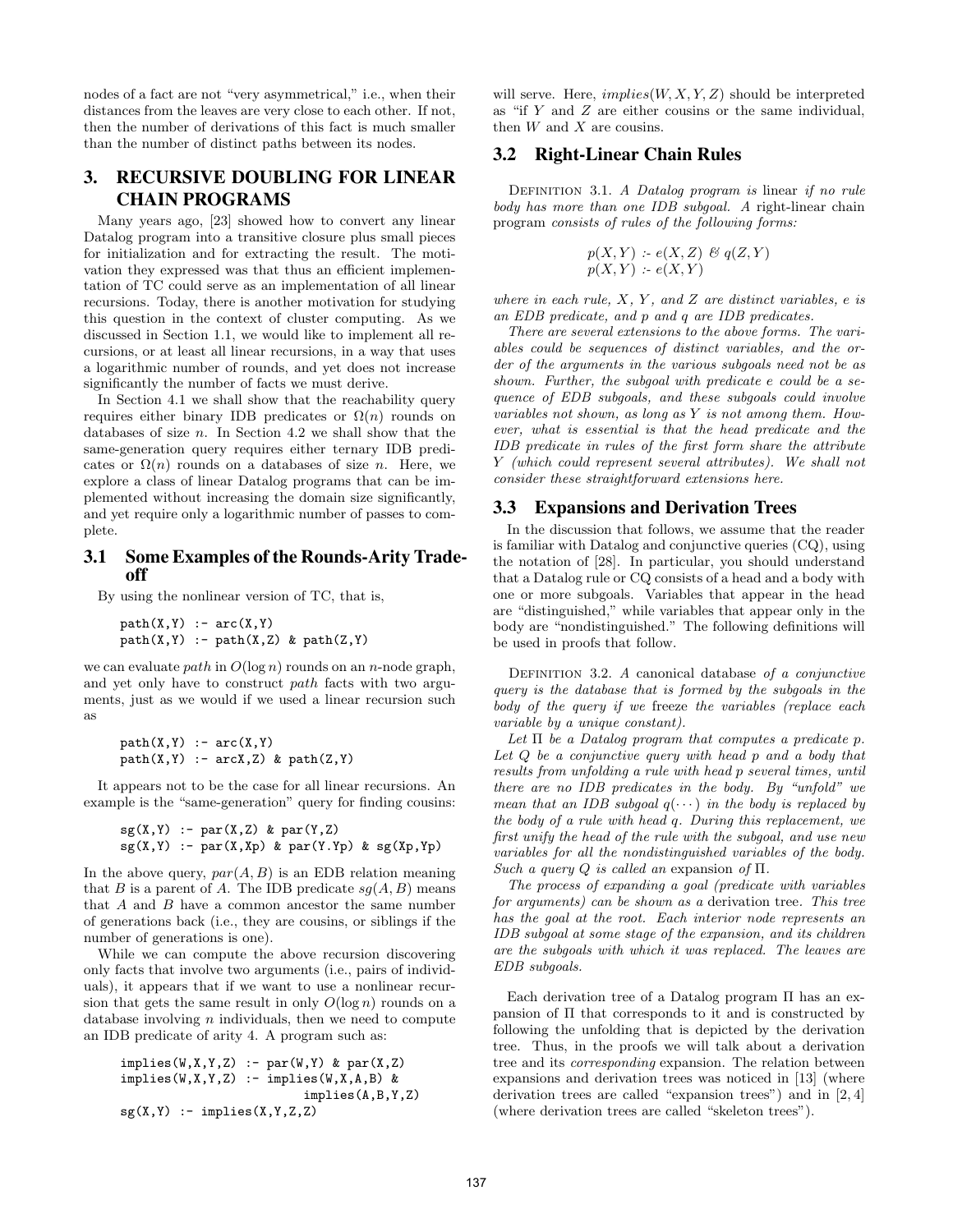

Figure 3: A derivation tree

EXAMPLE 3.3. Figure  $3$  is a derivation tree for the reach program from Section 1.1:

```
reach(X) :- source(X)reach(X) := reach(Y) & arc(Y,X)
```
The goal at the root is  $reach(X)$ , and this goal was expanded using the recursive rule. We chose  $Y_1$  as the nondistinguished variable in place of  $Y$ , to avoid accidently using the same variable twice. The subgoal reach $(Y_1)$  was also expanded using the recursive rule. Variable X was unified with  $Y_1$ , and nondistinguished variable Y replaced by  $Y_2$ . Finally, the subgoal reach( $Y_2$ ) was expanded using the basis rule.

 $reach(X)$  :- source(Y<sub>2</sub>) & arc(Y<sub>2</sub>, Y<sub>1</sub>) & arc(Y<sub>1</sub>, X)

is the expansion corresponding to this derivation tree.

## 3.4 Recursive Doubling for Right-Linear Chain Programs

THEOREM 3.4. For every right-linear chain program, there is an equivalent program with the following properties:

- 1. All IDB predicates are binary.
- 2. The program can be evaluated in  $O(\log n)$  rounds on a database of size n.

The proof of Theorem 3.4 involves a construction and a sequence of lemmas about this construction. Given a rightlinear chain program Π, we construct a program Π′ meeting the conditions of the theorem. The IDB predicates of  $\Pi'$  are the IDB predicates of Π plus:

 ${t_{pq}(U, V) \mid p \text{ and } q \text{ are IDE predicates of } \Pi}$ 

The intent of  $t_{pq}$  is that  $t_{pq}(a, b)$  is true if and only if for all c,  $q(b, c)$  implies  $p(a, c)$ . The rules of  $\Pi'$  are as follows:

1. For all IDB predicates  $p, q$ , and  $r$ ,

$$
t_{pq}(X,Y) \text{ :- } t_{pr}(X,Z) \text{ \& } t_{rq}(Z,Y)
$$

2. If  $p(X, Y) = e(X, Z) \& q(Z, Y)$  is a rule of  $\Pi$ , then  $\Pi'$ has the rule

 $t_{pq}(X, Z)$  :-  $e(X, Z)$ 

- 3. Each basis rule  $p(X, Y)$  :-  $e(X, Y)$  of  $\Pi$  is also a rule of  $\Pi'$ .
- 4. If p and q are IDB predicates of  $\Pi$ , then  $\Pi'$  has the rule

$$
p(X,Y) : t_{pq}(X,Z) \& q(Z,Y)
$$

Example 3.5. Consider the following Datalog program Π:

 $p(X,Y) := r(X,Z)$  & q(Z,Y)  $q(X,Y) := b(X,Z)$  &  $p(Z,Y)$  $p(X,Y)$  :-  $r(X,Y)$ 

Intuitively, r and b are EDB predicates representing "red" and "blue" arcs, respectively. IDB predicate p represents paths that alternate red and blue arcs, but both begin and end with a red arc. IDB predicate q also represents paths of alternating color, but its paths begin with blue and end with red.

Part 1 of the construction of  $\Pi'$  gives us the following eight rules:

> $t_{pp}(X,Y)$  :-  $t_{pp}(X,Z)$  &  $t_{pp}(Z,Y)$  $t_{pp}(X,Y)$  :-  $t_{pq}(X,Z)$  &  $t_{qp}(Z,Y)$  $t_{pq}(X, Y)$  :-  $t_{pp}(X, Z)$  &  $t_{pq}(Z, Y)$  $t_{pq}(X, Y)$  :-  $t_{pq}(X, Z)$  &  $t_{qq}(Z, Y)$  $t_{qp}(X,Y)$  :-  $t_{qp}(X,Z)$  &  $t_{pp}(Z,Y)$  $t_{qp}(X,Y)$  :-  $t_{qq}(X,Z)$  &  $t_{qp}(Z,Y)$  $t_{qq}(X, Y)$  :-  $t_{qp}(X, Z)$  &  $t_{pq}(Z, Y)$  $t_{qq}(X, Y)$  :-  $t_{qq}(X, Z)$  &  $t_{qq}(Z, Y)$

Part 2 gives us the rules:

$$
t_{pq}(X,Z) := r(X,Z)
$$
  

$$
t_{qp}(X,Z) := b(X,Z)
$$

From Part 3 we get the basis rule

 $p(X, Y)$  :-  $r(X, Y)$ 

and from Part 4 we get

 $p(X, Y)$ :  $t_{pp}(X, Z)$  &  $p(Z, Y)$  $p(X, Y) : t_{pq}(X, Z) \& q(Z, Y)$  $q(X, Y)$  :-  $t_{qp}(X, Z)$  &  $p(Z, Y)$  $q(X, Y)$  :-  $t_{qq}(X, Z)$  &  $q(Z, Y)$ 

We now turn to the proof of Theorem 3.4. First, any derivation tree for a right-linear chain program has a spine of IDB subgoals on the right. Moreover, each of these subgoals has the same variable in the second argument. Figure 4 suggests what these derivation trees look like. Suppose we apply the program to a database with  $n$  different constants, and the program has k different IDB predicates.

When we instantiate the variables of the derivation tree with constants, to make all EDB subgoals true, then there are at most kn different instantiated IDB subgoals that can appear along the spine. If the spine has more than  $kn$  IDB predicates, then two are the same, and we do not have the smallest derivation tree for the fact at the root. We have thus proved: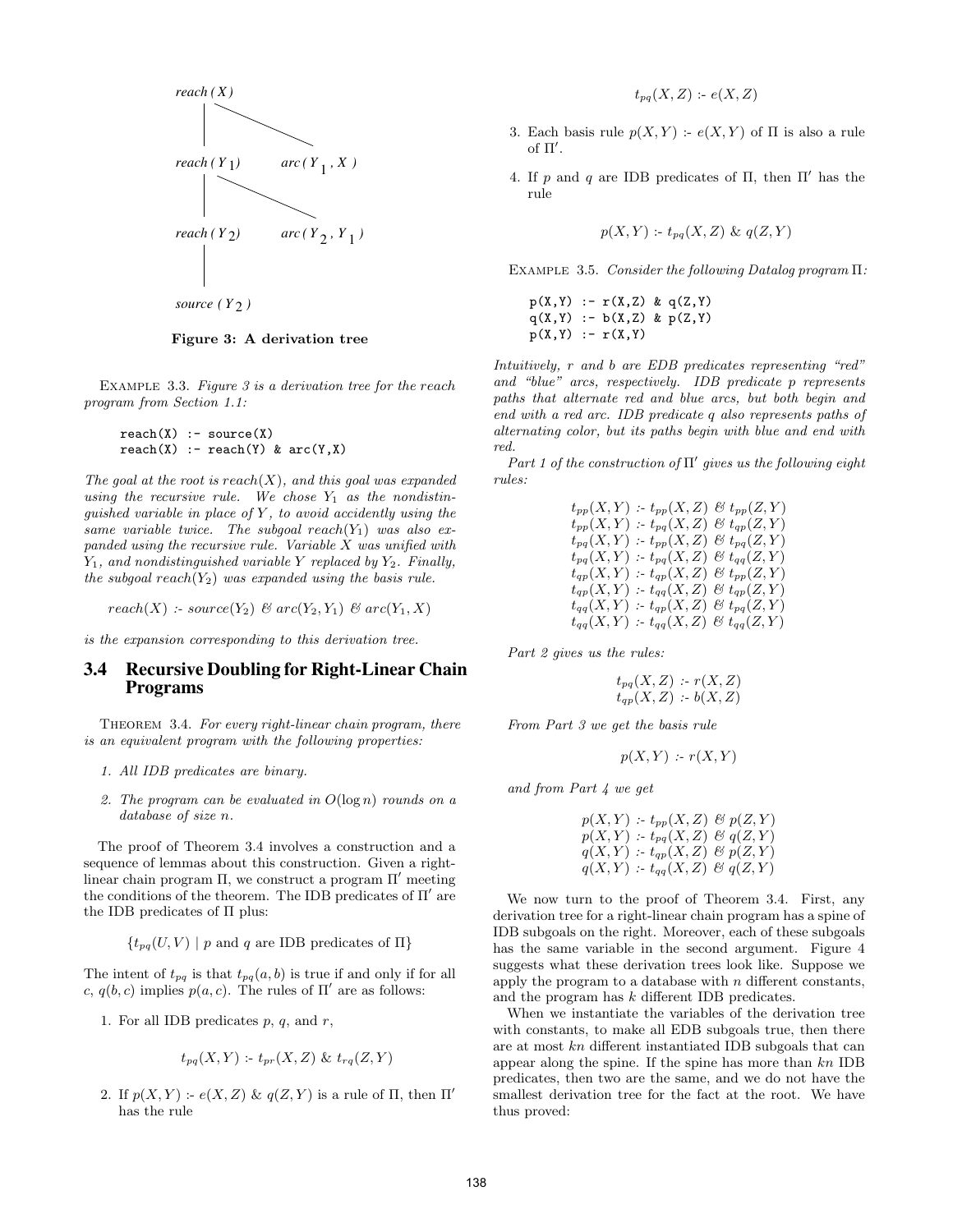

 $p_{k}$  (Z<sub>k-1</sub>, Y)  $e_{k}$  (Z<sub>k-1</sub>, Y) *(*

*k*

**. .**

Figure 4: A derivation tree for a right-linear chain program

LEMMA 3.6. If a right-linear chain program  $\Pi$  with k IDB predicates is applied to a database D with n different constants appearing among its tuples, then every fact derived from  $D$  by  $\Pi$  has a derivation tree of height at most kn.

Next, let us examine the rules of the first two groups in the construction of Π′ ; these are the rules that define the IDB predicates  $t_{pq}$ . A *partial* derivation tree is like a derivation tree, except some of the leaves may be IDB subgoals. For a right-linear chain program, a partial derivation tree has a subgoal  $p(X, A)$  at the root, an IDB subgoal  $q(Y, A)$  as the rightmost leaf (the bottom of the "spine"), and appropriate EDB leaves coming off the spine to the left. Note that if the EDB predicates can be made true, then this tree can be interpreted as saying "for all A, if  $q(Y, A)$  then  $p(X, A)$ ," and is thus a justification for  $t_{pq}(X, Y)$ .

Lemma 3.7. After i rounds of application of the rules of  $\Pi'$ ,  $t_{pq}(x, y)$  will be derived if and only if there is a partial derivation tree with  $p(X, A)$  at the root,  $q(Y, A)$  as the rightmost leaf, height at most  $2^{i-1}$ , and a homomorphism from variables of the tree to constants that makes all of the EDB leaves true in the database to which  $\Pi'$  is applied.

PROOF. We proceed by induction on  $i$ . For the basis,  $i = 1$ , the inference must be from a rule of Group 2. These rules let us infer  $t_{pq}(x, y)$  from the database fact  $e(x, y)$ . But then, there must be a rule of  $\Pi$  (possibly with different variables):

$$
p(X, A) \text{ :- } e(X, Y) \& q(Y, A)
$$

We see immediately that a partial derivation tree with root  $p(X, A)$  and two children  $e(X, Y)$  and  $q(Y, A)$  exists. We also know that if we substitute constant  $x$  for variable  $X$ and constant y for variable Y, then the EDB subgoal  $e(x, y)$ is true. Thus, if the fact is inferred at the first round of Π ′ , the tree exists. Conversely, if the tree exists and the

substitution makes the EDB subgoal true, then there is a Group 2 rule that allows us to make the inference at the first round of  $\Pi'$ .

For the inductive part, we use the Group 1 rules of  $\Pi'$  that combine two  $t$  predicates. Suppose that on round  $i$  we derive  $t_{pq}(x, y)$  from  $t_{pr}(x, z)$  and  $t_{rq}(z, y)$ . From the latter two facts, we know there are two partial derivation trees. The first has root  $p(X, A)$  and rightmost leaf  $r(Z, A)$  for some variable A. The second has root  $r(Z, A)$  and rightmost leaf  $q(Y, A)$ .<sup>3</sup> Both trees are of height at most  $2^{i-2}$ , since they correspond to facts derived at round  $i - 1$  or before. We may splice the two trees together, by identifying the root of the second with the rightmost leaf of the first. We also know from the inductive hypothesis that both trees have substitutions that make all their EDB leaves true, and both of these substitutions replace variable  $Z$  by constant  $z$ . Since there are no variables but  $Z$  that are shared by the two trees, we can construct a substitution for the combined tree that makes all of its EDB leaves true and also maps  $X$  to  $x$  and  $Y$ to y. These observations prove that if  $t_{pq}(x, y)$  is derived on round  $i$ , then there is a partial derivation tree as described in the lemma.

Conversely, suppose there is a partial derivation tree  $T$  of height at most  $2^i$  in  $\Pi$ . Let the tree have root  $p(X, Y)$  and rightmost leaf  $q(Z, Y)$ . Let  $r(W, Y)$  be the IDB subgoal that is most nearly in the middle of the spine of  $T$ . If we break  $T$ into two at the node  $r(W, Y)$ , we have two partial derivation trees  $T_1$  and  $T_2$ , each of height at most  $2^{i-1}$ . Any homomorphism that instantiates  $T$  to have true EDB subgoals also instantiates  $T_1$  and  $T_2$  and makes their EDB subgoals true. Let this instantiation map  $X, Y, Z$ , and  $W$  to  $a, b, c$ , and d, respectively. Then by the inductive hypothesis, on or before round  $i-1$  we infer  $t_{pr}(a, d)$  because of the instantiated  $T_1$  and  $t_{rq}(d, c)$  because of the instantiated  $T_2$ . Applying a Group 1 rule to these two facts lets us infer  $t_{pq}(a, c)$  by round i.  $\Box$ 

Now, we can prove Theorem 3.4.

PROOF. Suppose we derive  $p(a, b)$  in Π. Let the derivation tree for this derivation be  $T$ . By Lemma 3.6,  $T$  can have height at most  $n$ , the number of constants in the database. Let this height be h. If  $h = 1$ , then there must be a rule  $p(X, Y) = e(X, Y)$  of  $\Pi$ . If so, this rule is also a rule of  $\Pi'$ in the third group. Moreover,  $e(a, b)$  must be true in the database. Thus,  $p(a, b)$  is derived by  $\Pi'$  on the first round.

Suppose  $h > 1$ . Like all derivation trees of a linear-chain program, T has a spine of IDB subgoals going down the right, and each interior node has one EDB child as well. We can instantiate the variables of T so that the root is  $p(a, b)$ , the rightmost IDB subgoal is  $q(c, b)$ , and the rightmost EDB subgoal is  $e(c, b)$  for some predicates q and e and some constant c. This instantiation makes all the EDB subgoals true.

If we remove the rightmost EDB subgoal  $e(X, Y)$ , we get a partial derivation tree of height  $h - 1$ , By Lemma 3.7 we know that we can infer  $t_{pq}(a, c)$  by round  $\log_2 h - 1$  of  $\Pi'$ . Moreover, we know  $q(X, Y)$  :-  $e(X, Y)$  is a rule of  $\Pi$  and Π'. Since we know  $e(c, b)$  is true, we can apply the rule of Group 4

$$
p(X,Y) : t_{pq}(X,Z) \& q(Z,Y)
$$

<sup>&</sup>lt;sup>3</sup>technically, the second tree might not have  $Z$  and  $\tilde{A}$  as the variables at the root, but we can always substitute for whatever variables actually appear there.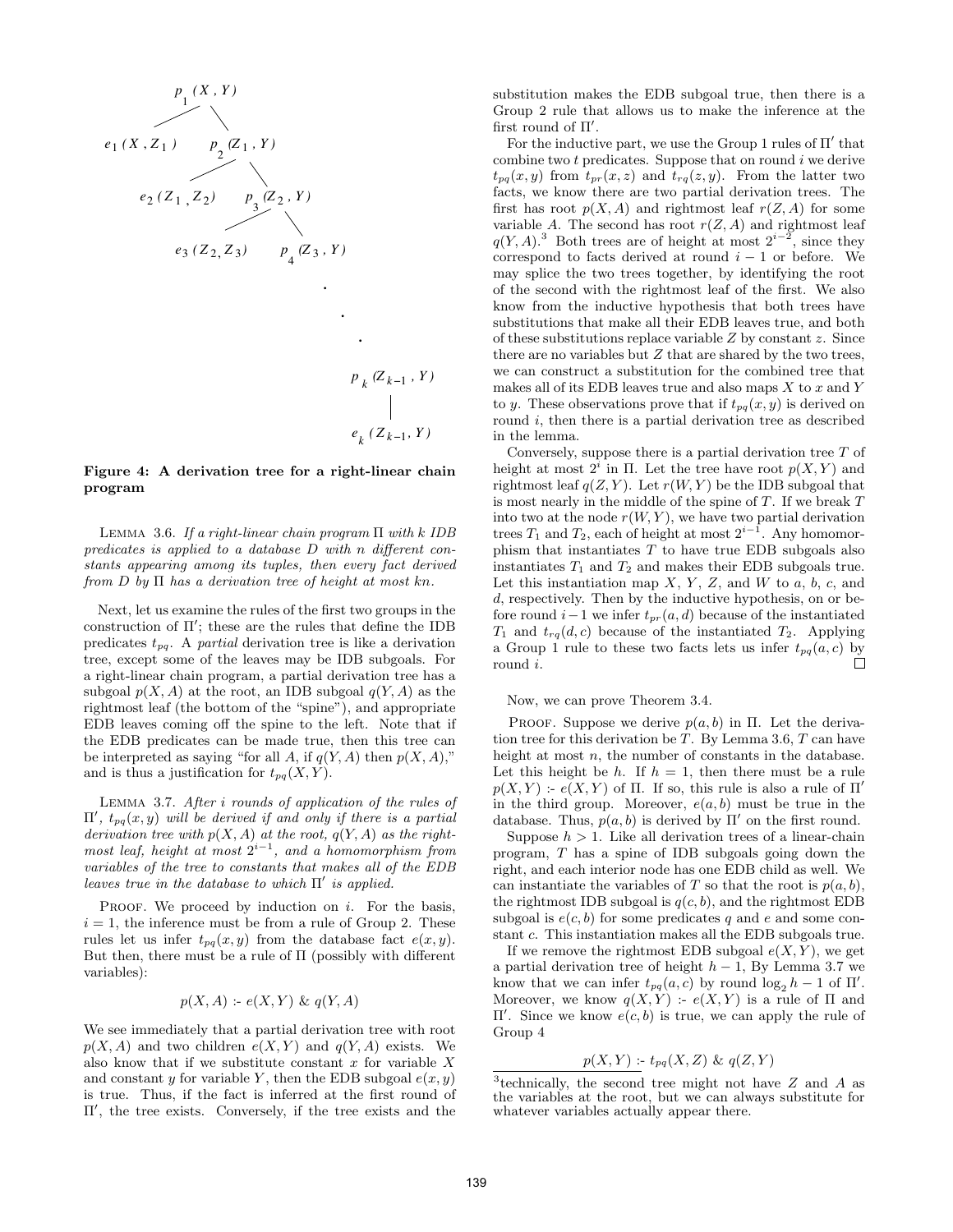to infer  $p(a, b)$  in  $\Pi'$  by round  $\log_2 h$ . As  $h \leq n$ , we see that all facts inferred by Π on any round are inferred by Π′ by round  $\log_2 n$ .

To complete the proof, we must observe that any fact involving an IDB predicate of  $\Pi$  that is derived in  $\Pi'$  is also derived in  $\Pi$ . Then we can conclude that  $\Pi$  and  $\Pi'$  are equivalent. This part of the proof turns on the interpretation of the t predicates that we suggested. In particular, we claim that if in  $\Pi'$  we can infer  $t_{pq}(a, b)$ , then for all constants c,  $q(b, c)$  implies  $p(a, c)$  in Π. This statement is a simple induction on the number of times we apply rules of Groups 1 and 2 in  $\Pi'$ .

Then, we can show by induction on the number of times we apply any rule of  $\Pi'$  that any derivation in  $\Pi'$  of a fact  $p(a, b)$ , where p is an IDB predicate of  $\Pi$  implies that  $p(a, b)$ is also true in Π. Such a derivation must either end with a rule of Group 3 or 4. If of Group 3, it is obvious that  $p(a, b)$ is also derived in  $\Pi$ . If of Group 4, then we know that for some constant c,  $t_{pq}(a.c)$  is derived in  $\Pi'$  and so is  $q(c, b)$ , by the inductive hypothesis. The first tells us (changing names of constants to fit the situation) that for all b,  $q(c, b)$  implies  $p(a, b)$  in Π, while the second tells us  $q(c, b)$  is true in Π for the particular b in question. Thus,  $p(a, b)$  is true in  $\Pi$ .  $\Box$ 

THEOREM 3.8. For every linear program  $\Pi$ , there is an equivalent program Π ′ with the following properties:

- 1. The maximum arity of IDB predicates in  $\pi'$  is twice the maximum arity of IDB predicates in Π.
- 2. The program can be evaluated in  $O(\log n)$  rounds on a database of size n.

The proof of Theorem 3.8 involves a similar construction as in the proof of Theorem 3.4 and a sequence of lemmas about this construction which are again similar with the lemmas for Theorem 3.4. Actually, their proof is easier than the proofs for Theorem 3.4 since the construction is more straightforward because we do not have to do a trick to save on the arity. Hence, we give the construction here with an example and we omit the lemmas and their proof.

Given a right-linear chain program Π, we construct a program Π′ meeting the conditions of the theorem. The IDB predicates of  $\Pi'$  are the IDB predicates of  $\Pi$  plus:

 ${t_{pq}(U_1,\ldots,U_k,V_1,\ldots,V_m) \mid p \text{ and } q \text{ are IDE predicates of}}$ Π of arity k and m respectively }

The intent of  $t_{pq}$  is that  $t_{pq}(a_1, \ldots, a_k, b_1, \ldots, b_m)$  is true if and only if  $q(b_1, \ldots, b_m)$  implies  $p(a_1, \ldots, a_k)$ . The rules of Π ′ are as follows:

1. For all IDB predicates  $p, q$ , and  $r$ ,

$$
t_{pq}(X_1, ..., X_k, Y_1, ..., Y_m) :=\n t_{pr}(X_1, ..., X_k, Z_1, ..., Z_n) <\n t_{rq}(Z_1, ..., Z_n, Y_1, ..., Y_m)
$$

2. If  $p(X_1, \ldots, X_k)$ :  $e(\hat{Z}) \& q(Y_1, \ldots, Y_m)$  is a rule of  $\Pi$ (where  $\hat{Z}$  is a vector of variables that may contain some variables  $X_i$ , some variables  $Y_i$  and other variables), then Π′ has the rule

$$
t_{pq}(X_1,\ldots,X_k,Y_1,\ldots,Y_m)\coloneq e(\hat{Z})
$$

- 3. Each basis rule  $p(X_1, \ldots, X_k) := e(\hat{Z})$  of  $\Pi$  is also a rule of  $\Pi'$ .
- 4. If p and q are IDB predicates of  $\Pi$ , then  $\Pi'$  has the rule

$$
p(X_1,\ldots,X_k) \coloneqq t_{pq}(X_1,\ldots,X_k,Y_1,\ldots,Y_m) \& q(Y_1,\ldots,Y_m)
$$

Example 3.9. From

$$
sg(X,Y) := par(X,Z) & par(Y,Z)
$$
  
 $sg(X,Y) := par(X,Xp) & par(Y,Yp) & sg(Xp,Yp)$ 

we get

```
implies(W, X, Y, Z) :- par(W, Y) & par(X, Z)implies(W, X, Y, Z) :- implies(W, X, A, B) &
                          implies(A,B,Y,Z)
sg(X,Y) :- par(X,Z) & par(Y,Z)sg(X,Y) :- implies(X,Y,W,Z), sg(W,Z)
```
Part 1 gives us the second rule; here predicate implies stands for  $t_{sq,sq}$ . Part 2 gives us the first rule. Part 3 gives us the third rule. Part  $4$  gives us the fourth rule.

The above program is easily seen to be equivalent with what we wrote before which we repeat here:

```
implies(W, X, Y, Z) :- par(W, Y) & par(X, Z)implies(W, X, Y, Z) :- implies(W, X, A, B) &
                           implies(A,B,Y,Z)
sg(X,Y) :- implies(X,Y,Z,Z)
```
# 4. THE ITERATION-ARITY TRADEOFF

The number of attributes in the derived relations in a Datalog program (i.e., the arity of the IDB predicates) constrains what kind of queries can be expressed. Here we examine this matter in more detail. In some cases, a query can be expressed with IDB predicates of low arity, but only if the depth of the derivation trees (i.e., the number of rounds or iterations in a recursive implementation of the Datalog program) is high.

Next we will show that there is a tradeoff between the number of rounds and the arity.

#### 4.1 The Reachability Query

Let us begin by examining the reachability query

```
reach(X) := reach(Y) & arc(Y,X)reach(X) :- source(X)
```
As we mentioned in Section 1.1, the IDB predicate reach is of arity 1, and it could take  $n-1$  rounds to compute reach on a graph of  $n$  nodes. Now, we shall prove that this tradeoff is inherent; any Datalog program Π with IDB predicates of arity 1 that computes reach from EDB predicates source and arc must take  $\Omega(n)$  rounds on an n-node graph.

DEFINITION 4.1. Consider a derivation tree  $T$  for the pro $gram \Pi$  and its expansion E. Note that E has only arc and source subgoals, although T may have any number of IDB predicates of arity 1, of which one is reach. In  $E$ we say there is a path  $X_0, X_1, \ldots, X_k$  from variable  $X_0$  to variable  $X_k$  if for all  $i = 0, 1, \ldots, k - 1$  there is a subgoal  $arc(X_i, X_{i+1})$ . The length of this path is k.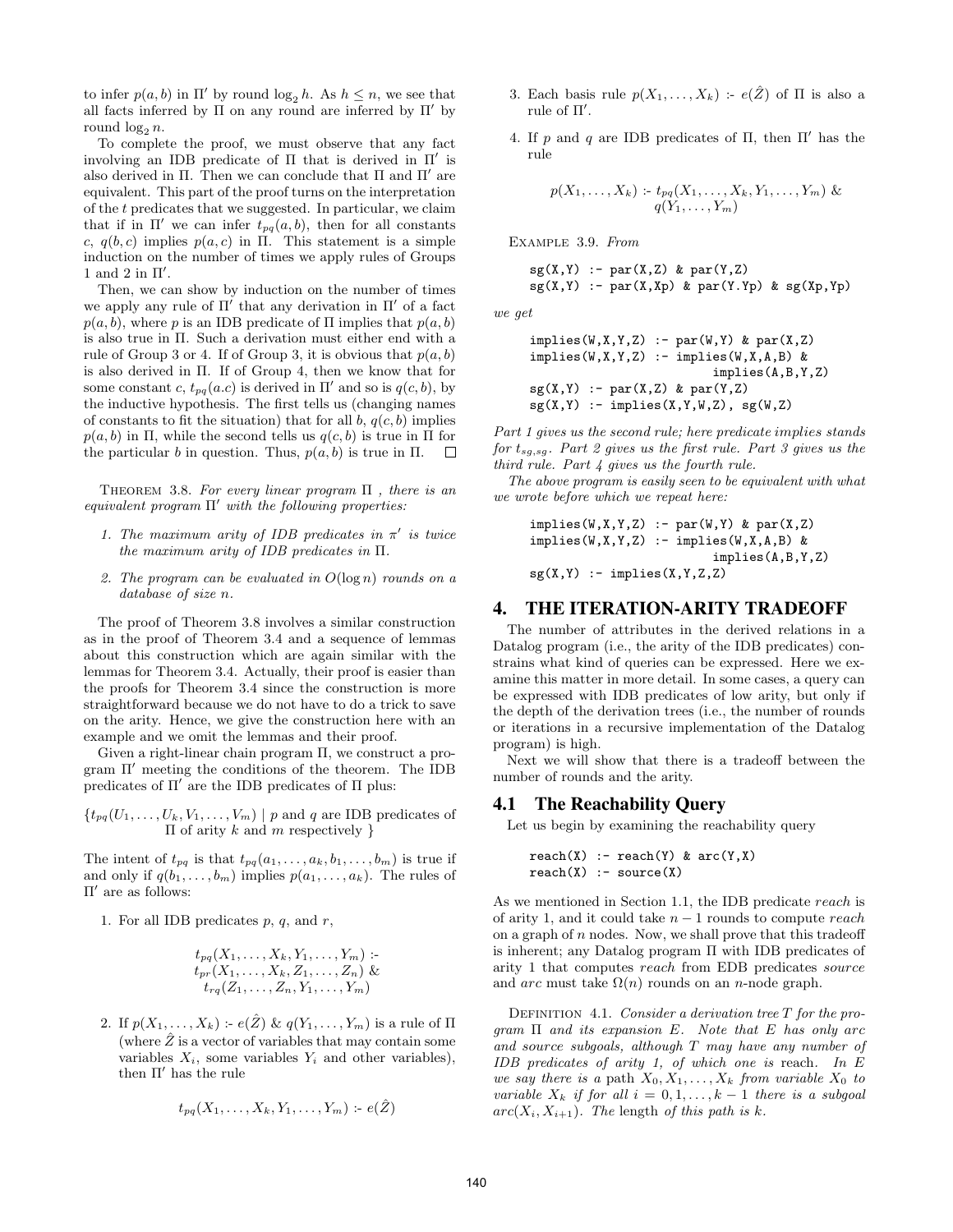The following theorem says that there is no Datalog program of maximum IDB arity equal to one that computes the reachability query and is such that each true fact can be computed in less than a linear number of rounds.

THEOREM 4.2. Suppose  $\Pi$  is a Datalog program for reachability with IDB predicates of arity 1. Then there is a constant  $c > 0$ , depending on  $\Pi$ , such that when  $\Pi$  is applied to EDB relations arc and source, the height of any derivation tree for the fact  $reach(a)$  is at least c times the length of the shortest path from the source node to a.

PROOF. We first prove the following inductive hypothesis by induction on  $h$ :

Inductive hypothesis: A node  $p(X)$  with a derivation tree of height  $h$  has a corresponding expansion in which for every variable  $Y$ , either  $Y$  has no path to  $X$ , or  $Y$  is connected to X via a path of length at most  $kh$ , where k is the size of the largest body in Π.

The basis,  $h = 0$ , is vacuous. To prove the inductive step, consider a tree of height  $h \geq 1$  with root  $p(X)$ , and assume the hypothesis for all trees of length less than  $h$ . There are at most  $k$  children of the root, so any variable  $Y$ , found among the children, that has a path to  $X$  will be connected by a path of length at most k. Suppose  $q(Y)$  is an IDB subgoal that is a child of the root. All variables in its subtree must have a path to  $X$  through  $Y$  (if they have a path to  $X$  at all), because all the variables in that subtree, other than Y were nondistinguished variables introduced at some stage of the expansion and do not appear either among the children of the root or in any other subtree. Let  $Z$  be any such variable. By the inductive hypothesis, if there is a path from  $Z$  to  $Y$ it is of length at most  $k(h-1)$ . But any path from Z to X must go through  $Y$ , and therefore, if there is any path from Z to X there is a path of length at most  $k(h-1) + k = kh$ .

We have proved that any expansion of a program with IDB predicates of arity 1 and EDB predicates arc and source contains paths that reach the variable in the root node and are of length at most  $kh$ , where h is the height of the corresponding derivation tree. Now we shall prove that given a database D over relations arc and source, there is no derivation tree for the fact  $reach(a)$  of height less than c times the length of the shortest path in  $D$  from a source node to  $a$ , where  $c = 1/k$ .

Let D be a database that has  $source(v_0)$  and  $arc(v_i, v_{i+1})$ for  $i = 1, 2, \ldots, n - 1$ . That is, force D to be a single path. Now, we know  $reach(v_n)$  is true, so we must have an expansion E with head  $reach(X)$  and subgoals that are either arc or source subgoals; there is at least one source subgoal. Further, E maps homomorphically, by a homomorphism  $\mu$ from variables of  $E$  to nodes of the database  $D$  in such a way that all the subgoals are made true. In particular, X maps to  $v_n$ .

Suppose this expansion corresponds to a tree of height less than cn, where  $c < 1/k$ , and k is the parameter associated with constant c and the particular Datalog program Π. Then any variable in  $E$  that has any path to  $X$  has a path to  $X$  of length less than  $n$ . There are two cases:

**Case 1:** E has a subgoal source  $(Y)$ , Y has a path to X, and the homomorphism  $\mu$  maps Y to  $v_0$ . This path involves fewer than *n* variables of E. When we apply  $\mu$  to these variables we get a sequence of nodes in the database D that are connected by arc facts and connect  $v_0$  to  $v_n$ . However, we have a contradiction, because we know that in  $D$  there is no path of length less than n that connects  $v_0$  to  $v_n$ .

**Case 2:** There is no such subgoal  $source(Y)$  for which there is a path from  $Y$  to  $X$ . Then consider a database  $D'$  constructed from  $D$  as follows.  $D'$  has all the nodes  $v_0, v_1, \ldots, v_n$  and also has new nodes  $u_0, u_1, \ldots, u_n$ . In  $D'$ , the fact  $arc(v_i, v_{i+1})$  is true, and so are  $arc(u_i, u_{i+1})$  and  $arc(v_i, u_{i+1})$  for  $i = 0, 1, ..., n-1$ . Note that  $arc(u_i, v_{i+1})$  is not true. In D', source $(u_0)$  is true, but not source $(v_0)$ . Consider a new homomorphism  $\mu'$  from E to D'. If Z has a path to X in E, then  $\mu'(Z) = \mu(Z)$ . In particular,  $\mu'(X) = v_n$ . However, if Z has no path to X, then  $\mu'(Z)$  is that  $u_i$  such that  $\mu(Z) = v_i$ . Whenever source(Z) is a subgoal of E, we know Z has no path to X. We also know  $\mu(Z) = v_0$ . Thus,  $\mu'(Z) = u_0$ , which makes this subgoal true. Whenever  $arc(W, Z)$  is a subgoal, we know that if Z has a path to X then W has a path to X. We also know  $\mu$  mapped this subgoal to a true fact in D. Therefore,  $\mu'$  will map it to a true fact in D'. We conclude that  $\Pi$  derives reach $(v_n)$ when applied to database  $D'$ , since in the expansion  $E$  the homomorphism  $\mu'$  maps X to  $v_n$  and maps the body of E to true facts of  $D'$ . Since in  $D', v_n$  is not reached from any source, we again have a contradiction.

# 4.2 The Same-Generation Query

Now we consider the same-generation query

 $sg(X,Y)$  :- par $(X,Z)$  & par $(Y,Z)$  $sg(X,Y) := par(X,Xp)$  &  $par(Y,Yp)$  &  $sg(Xp,Yp)$ 

The following theorem essentially says that any Datalog program with IDB predicates of arity 2 that computes sg from EDB predicate par cannot take  $o(n)$  rounds on all databases of size  $n$  for all  $n$ .

A fact  $sq(A, B)$  in a database D can be proved in various different ways, e.g., either because there is a common parent, (i.e.,  $par(C', A)$  and  $par(C', B)$  are true), because there is a common ancestor  $C$  which is a grandparent to both i.e.,  $par(C, A_1)$ ,  $par(A_1, A)$   $par(C, B_1)$  and  $par(B_1, B)$ are true, and so on. All the ways have a common feature: a pair of paths of the same length leading to two individuals from a common ancestor. Thus we say that a pair of nodes A, B has an equal-length pair of paths if there are two sequences of facts  $par(C, A_1), par(A_1, A_2), \ldots par(A_n, A)$  and  $par(C, B_1), par(B_1, B_2), \ldots par(B_n, B)$ . The number of facts in each sequence (i.e,  $n + 1$  here) is called the *length* of the equal-length pair of paths.

THEOREM 4.3. Suppose  $\Pi$  is a Datalog program for samegeneration with all IDB predicates of arity less than 3. Then there is a constant  $c > 0$ , depending on  $\Pi$ , such that when  $\Pi$ is applied to EDB relation arc, the height of any derivation tree for the fact  $sq(a_1, a_2)$  is at least c times the length of the shortest equal-length pair of paths for the pair of nodes  $(a_1, a_2)$ .

The proof of the theorem is bases on focusing on type 1 nodes in the derivation tree. These are nodes such that both their variables have paths in the corresponding expansion to the variables in the root of the derivation tree. First we prove a lemma which says that if, in the derivation tree of expansion E, nodes of type 1 contain "short" paths (i.e., of length bounded by a constant  $c$ ) in their expansions then all paths in  $E$  are of length at most linear on the height of the corresponding derivation tree of  $E$ . To prove the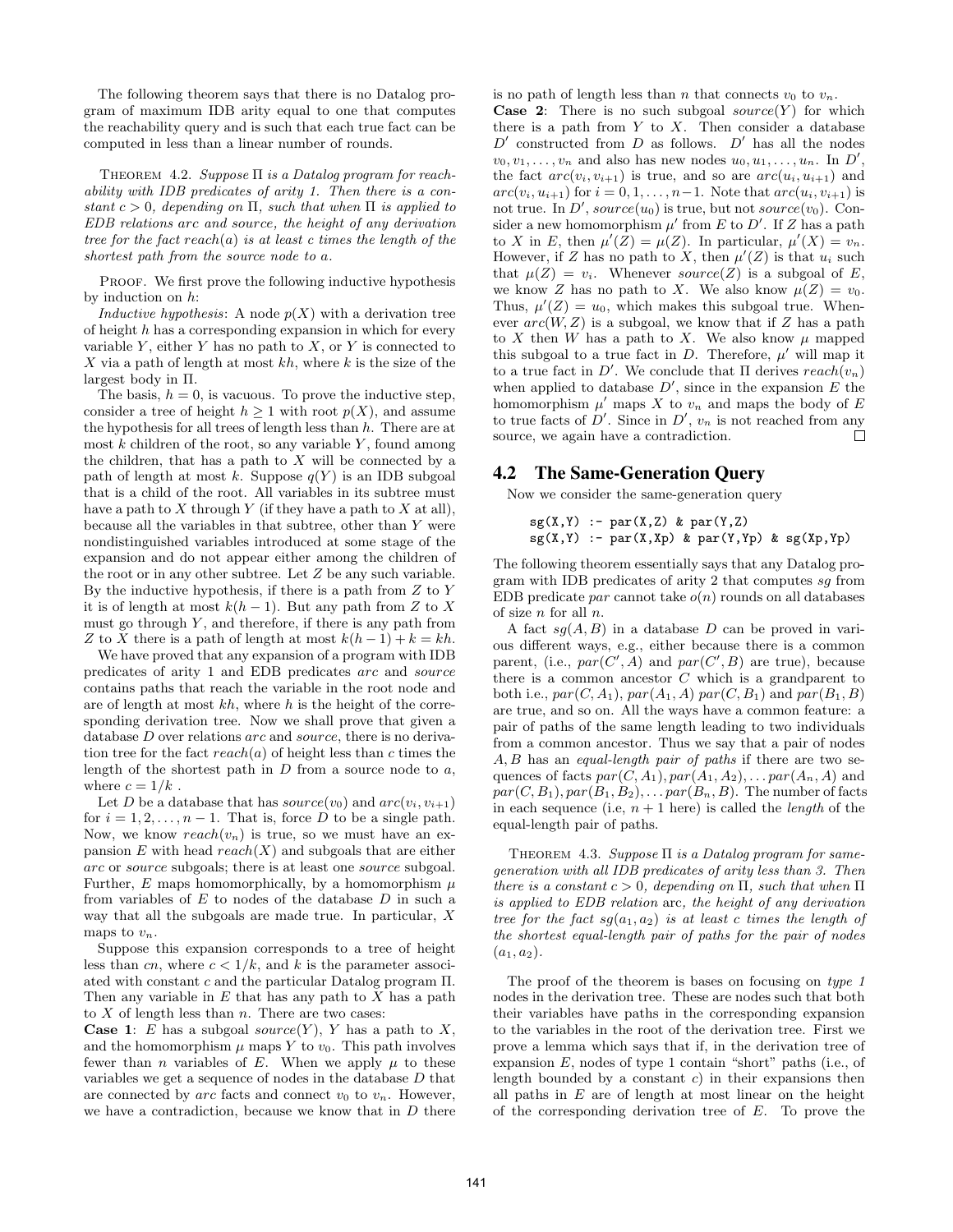lemma we prove an inductive hypothesis which is similar to the inductive hypothesis in the proof of Theorem 4.2 only more complicated. Then we consider two cases: The first case (Case A) assumes an expansion  $E$  with corresponding derivation tree (a particular expansion that computes the sg query on a particular database) where all type 1 nodes contain short paths in their expansion. Thus we can use the lemma and proceed with the proof in this case, in a similar way as we proceed with the proof of Theorem 4.2 – again with more complications because of the arity being greater than 1. The second case (Case B) is proved to be impossible by using a pumping argument.

# 5. BEYOND LINEAR RECURSION

Besides linear programs, there is a wider class of programs that can be efficiently parallelized. It is the class of programs that have the polynomial-fringe property (hereafter PFP). [29] defined the PFP, and showed that all Datalog programs with the PFP are in NC. A program has the PFP if all true facts have a proof tree with a number of leaves that is polynomial in the data size. For example, all linear recursions have the PFP. [5] examined the common case of single chain-rule Datalog programs (rules of the form  $H(x_0, x_n) \leftarrow P_1(x_0, x_1)$  AND  $\cdots$  AND  $P_n(x_{n-1}, x_n)$  and divided them completely between those that are in NC and those that are P-complete. The algorithm in [29] can be used for any program with the PFP to obtain an equivalent program that can be executed in polylog rounds and in which TC is an integral part of (in a similar way as when we transform linear programs [23] to take advantage of TC). Thus we can state the theorem:

THEOREM 5.1. Let  $\Pi$  be a program with the PFP. Then there is another program  $\Pi'$  which is equivalent to  $\Pi$  and can be executed in  $\log^2 n$  rounds.

The proof is based on the following lemma whose proof comes from the techniques of [29]:

Lemma 5.2. If a true fact can be derived from a derivation tree of  $\Pi$  of fringe size F, then it can be derived from a derivation tree of  $\Pi'$  using the same fringe but in  $\log^2$ rounds.

## 6. CONCLUSIONS

We have addressed the endgame problem — reducing the number of rounds of a recursion to avoid sending large numbers of small files between compute nodes. For transitive closure, it is possible to solve the endgame problem by using a nonlinear recursion. Modifications to the standard nonlinear transitive closure that have the unique-decomposition property can be expected to do approximately the same amount of work as linear TC, and yet use many fewer rounds. The best choice among unique-decomposition algorithms is data dependent, and it is impossible to declare one algorithm best under all circumstances.

Unfortunately, not all linear recursions are like TC. While it is possible to reduce any linear recursion to TC, doing so can square the number of facts that the recursion must infer. We have investigated whether it is possible to turn a linear recursion into a nonlinear equivalent that takes a logarithmic number of rounds to complete and yet does not increase by more than a constant factor the total work (data-volume

cost) of execution. We proved that all right-linear chain recursions have this desired property. However, for two significant examples — reachability and same-generation — we showed that it is impossible to get a sublinear number of rounds without increasing the arity of the recursive predicate(s) and thus increasing significantly the number of facts with which the recursion must deal.

Reachability has a lot of applications including social networks, XML databases, bio-informatics, model verification. The bibliography on this topic, both past and recent is huge; some recent work on indexing techniques for fast reachability computation can be found in [10, 14, 15, 24, 32, 33].

## 6.1 Open Questions

We have begun investigation into the matter of when a linear recursion can be replaced by a nonlinear recursion with similar data-volume cost that needs only logarithmic (in the data size) rounds to complete. We suggest:

- 1. Find classes of linear recursions more general than the right-linear chain recursions (or the obviously equivalent left-linear class) for which one can guarantee logarithmic rounds with no increase in the arity of recursive predicates.
- 2. For any such class discovered in (1), are there uniquedecomposition variants of the nonlinear recursion? Can we argue that these variants are comparable in datavolume cost to the original linear recursions?
- 3. Find general classes of linear recursions for which we can prove no equivalent recursion that completes in logarithmic rounds can use only predicates of the same arity as the linear recursion.
- 4. It is reasonable to assume that when the arity of recursive predicates is increased, the number of facts deduced during the recursion grows significantly, and such is the case in the examples we have examined. Is this intuition correct in all cases?

With regard to point (4), we should note the probabilistic single-source reachability algorithm of [30] which achieves a low number of derivations although the arity is equal to two. It suggests picking  $O(\sqrt{n}\log n)$  distinguished nodes from an n-node graph and searching forward from both the source node and all the distinguished nodes, but for only distance  $\sqrt{n}$ . Then, construct a graph on the distinguished nodes, with  $u \rightarrow v$  if distinguished node u reaches distinguished with  $u \to v$  if distinguished node u reaches distinguished<br>node v in at most  $\sqrt{n}$  steps. Take the transitive closure of this graph, using nonlinear TC. Then conclude that the source node reaches node  $w$  if the source reaches some dissource node reaches node w if the source reaches some distinguished node u in up to  $\sqrt{n}$  steps, u reaches distinguished tinguished hode u in up to  $\sqrt{n}$  steps, u reach-<br>node v, and v reaches w in up to  $\sqrt{n}$  steps.

When translated into Datalog, we have an algorithm in which any reachability fact has a derivation tree of depth  $O(\sqrt{n})$ . Although it has a binary predicate (for taking the TC of the graph of distinguished nodes), we can't derive more than  $O(n \log^2 n)$  facts using this predicate, not the  $n^2$ that we supposed would be possible for any algorithm that used a binary predicate. This algorithm works only with high-probability; it is not guaranteed to find all nodes reachable from the source. Thus, an interesting generalization of the theorems of Section 4 would take algorithms such as the one just sketched into account and find tradeoffs between